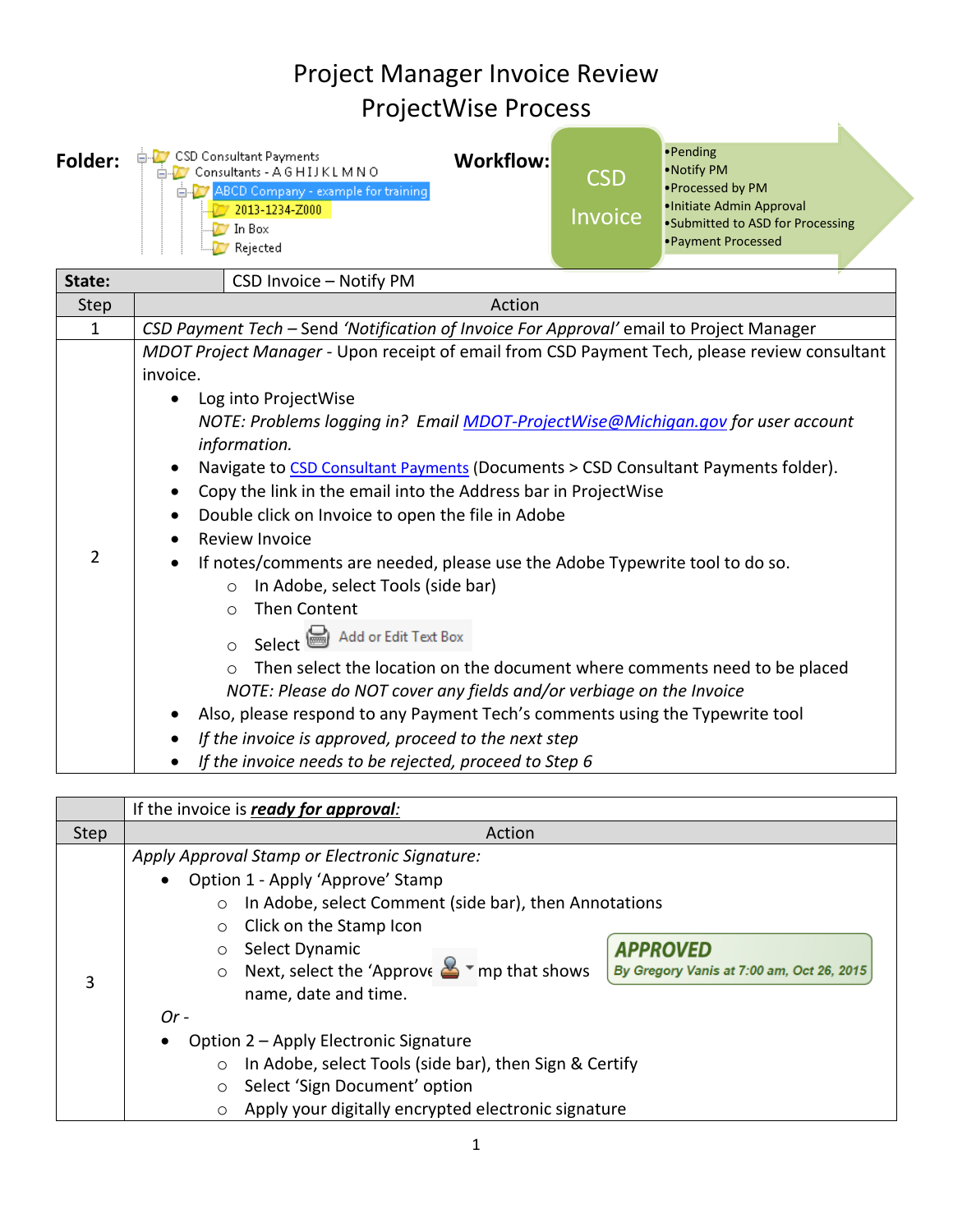| 4 | After applying Approval Stamp or Electronic Signature:<br>Save the file and Exit Adobe<br>Click Check In<br>Highlight Invoice<br>Then right click and select Change State<br><b>Select Next</b><br>Click on OK in the 'Change Document to State' window |                                                                                                                                                                                                                                                                                                                                                                                                                                                                                                                                                                                                                                                                                                                                                                                                                                                                                                                                                                                  |  |  |
|---|---------------------------------------------------------------------------------------------------------------------------------------------------------------------------------------------------------------------------------------------------------|----------------------------------------------------------------------------------------------------------------------------------------------------------------------------------------------------------------------------------------------------------------------------------------------------------------------------------------------------------------------------------------------------------------------------------------------------------------------------------------------------------------------------------------------------------------------------------------------------------------------------------------------------------------------------------------------------------------------------------------------------------------------------------------------------------------------------------------------------------------------------------------------------------------------------------------------------------------------------------|--|--|
|   |                                                                                                                                                                                                                                                         | NOTE: If this is the final invoice for this project, please complete an evaluation.                                                                                                                                                                                                                                                                                                                                                                                                                                                                                                                                                                                                                                                                                                                                                                                                                                                                                              |  |  |
| 5 | MDOT Project Manager-<br>Add the CSD Payment Tech's<br>name into the system<br>generated email.<br><b>NOTE: Leave existing</b><br>addresses in email.                                                                                                   | CSD Invoice - Processed by PM - Message (Plain Text)<br>E.<br>ы<br><b>FILE</b><br>MESSAGE<br><b>INSERT</b><br>FORMAT TEXT<br>DEVELOPER<br>OPTIONS<br><b>REVIEW</b><br>From +<br>VerhageH@michigan.gov<br>ा—"<br>MDOT-CSD-Consultant-Payments <mdot-csd-consultant-payments@michigan.gov>;<br/>To<br/>MDOT-ProjectWiseConsultant <mdot-projectwiseconsultant@michigan.gov><br/>Send<br/>Cc<br/>Subject<br/>CSD Invoice - Processed by PM<br/>Please send this email to the Payment Tech (see list below) who processes invoices for the specific consultant.<br/>Pam Plementosh (PlementoshP@michigan.gov) - all Consultants starting with: B, P, Q, R, S &amp; T<br/>Jill Foreback (ForebackJ@michigan.gov) - all Consultants starting with: A, G, H, I, J, K, L, M, N &amp; O<br/>Janice Harris (HarrisJ1@michigan.gov) - all Consultants starting with:C, D, E, F, U, V, W, X, Y &amp; Z</mdot-projectwiseconsultant@michigan.gov></mdot-csd-consultant-payments@michigan.gov> |  |  |

**State:** CSD Invoice – Processed by PM *NOTE: CSD will continue to process the Invoice.*

|      | If it is <i>needs to be rejected:</i>                                                                                                                                                                                                                                                                                                    |  |  |  |  |
|------|------------------------------------------------------------------------------------------------------------------------------------------------------------------------------------------------------------------------------------------------------------------------------------------------------------------------------------------|--|--|--|--|
| Step | Action                                                                                                                                                                                                                                                                                                                                   |  |  |  |  |
|      | NOTE: Please do not apply Approval stamp or Electronic Signature<br>If invoice needs to be rejected, please do the following:                                                                                                                                                                                                            |  |  |  |  |
| 6    | Contact the Consultant and let them know that the Invoice is being rejected and why. This<br>$\bullet$<br>includes if a cost is not valid.<br>Place note on Invoice's Voucher Summary Form listing reason(s) for rejection by using the<br>$\bullet$<br>Adobe Typewrite tool<br>In Adobe, select Tools (side bar)<br><b>Then Content</b> |  |  |  |  |
|      | $\bigcirc$<br>Select & Add or Edit Text Box<br>Then select the location on the document where comments need to be placed<br>$\bigcirc$<br>NOTE: Please do NOT cover any fields and/or verbiage on the Invoice. Also, if comment<br>is too long, please add comment to email back to CSD Payment Tech.                                    |  |  |  |  |